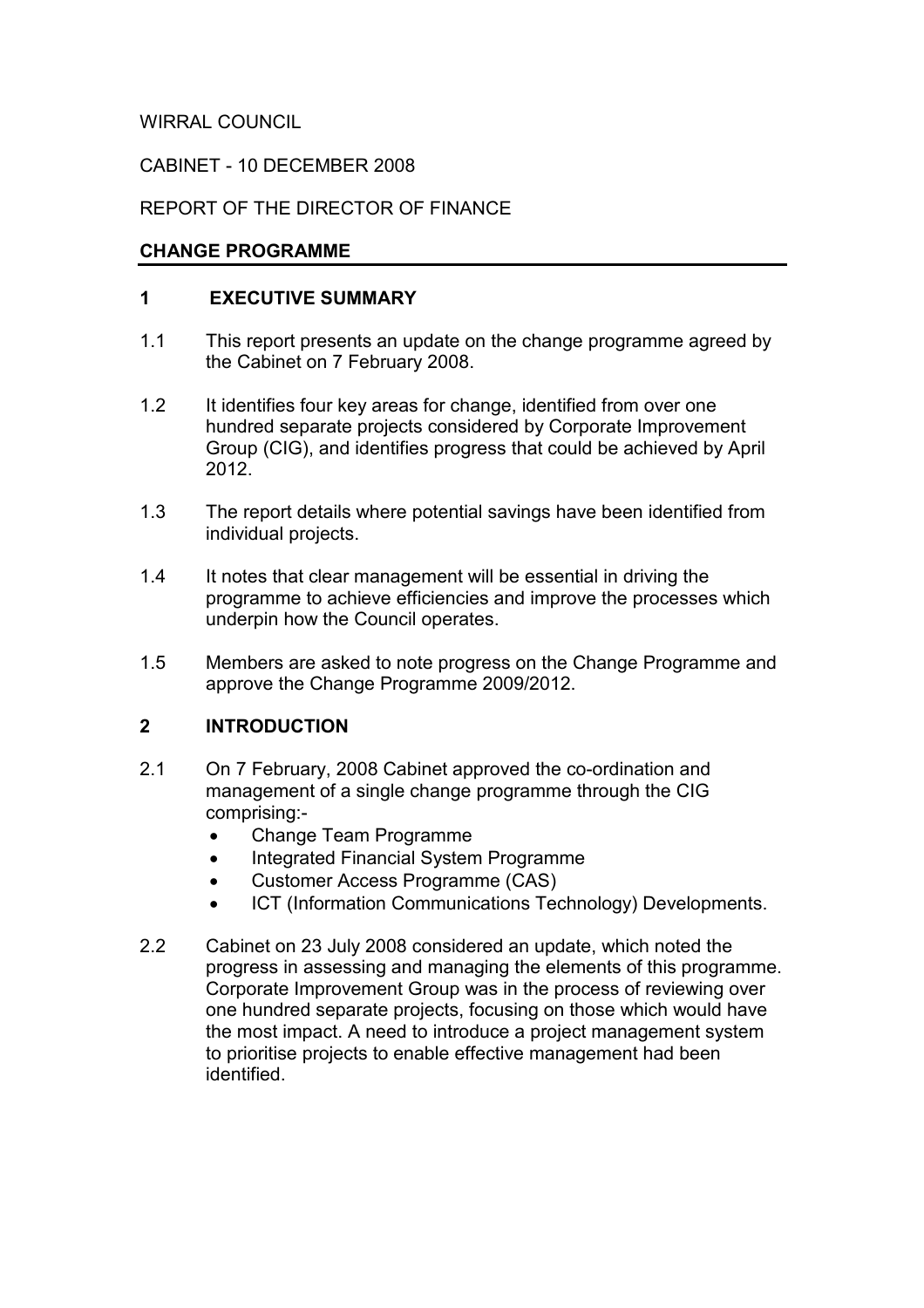- 2.3 Investment in the Corporate Change Programme is in those schemes, supported by robust Business Plans, which enable:
	- the Corporate Plan and Vision for Wirral
	- Corporate priorities, aims and objectives

It is co-ordinated with Council strategies, including the:

- **Medium Term Financial Strategy**
- Customer Access Strategy
- Asset Management Strategy
- Information Technology (IT) Strategy

In using IT, priority will be given to using the corporate core IT systems of:

- Enterprise Resource Planning (ERP)
- Customer Relationship Management (CRM)
- Electronic Document and Records Management (EDRM)
- Geographic Information System (GIS)
- **Principal Departmental IT Systems**
- 2.4 To this end all the projects identified were categorised into:
	- Statutory/regulatory requirements
	- Cabinet resolutions
	- ICT Strategic Technological Developments
	- Departmental developments

Projects were also assessed against criteria of:

- Whether or not an appropriate scope had been agreed,
- Timescales had been identified, and
- Costs/savings had been identified.
- 2.5 Those projects which did not meet the identified criteria have not been included in the proposed programme. However, the programme will need to be continuously reviewed as more information becomes available. For example, new legislation may lead to a review of programme priorities.
- 2.6 CIG felt that it was important that the Change Programme considered more than IT development projects, whilst accepting that IT is key to improvement. The programme therefore seeks to integrate and support developments across the Council, although the process has been centred on IT projects. To this end, the individual projects upon which the programme is built have been proposed by departments, through CIG and the process has been co-ordinated with representatives from IT Services, the Change Team, Customer Services and Financial Services.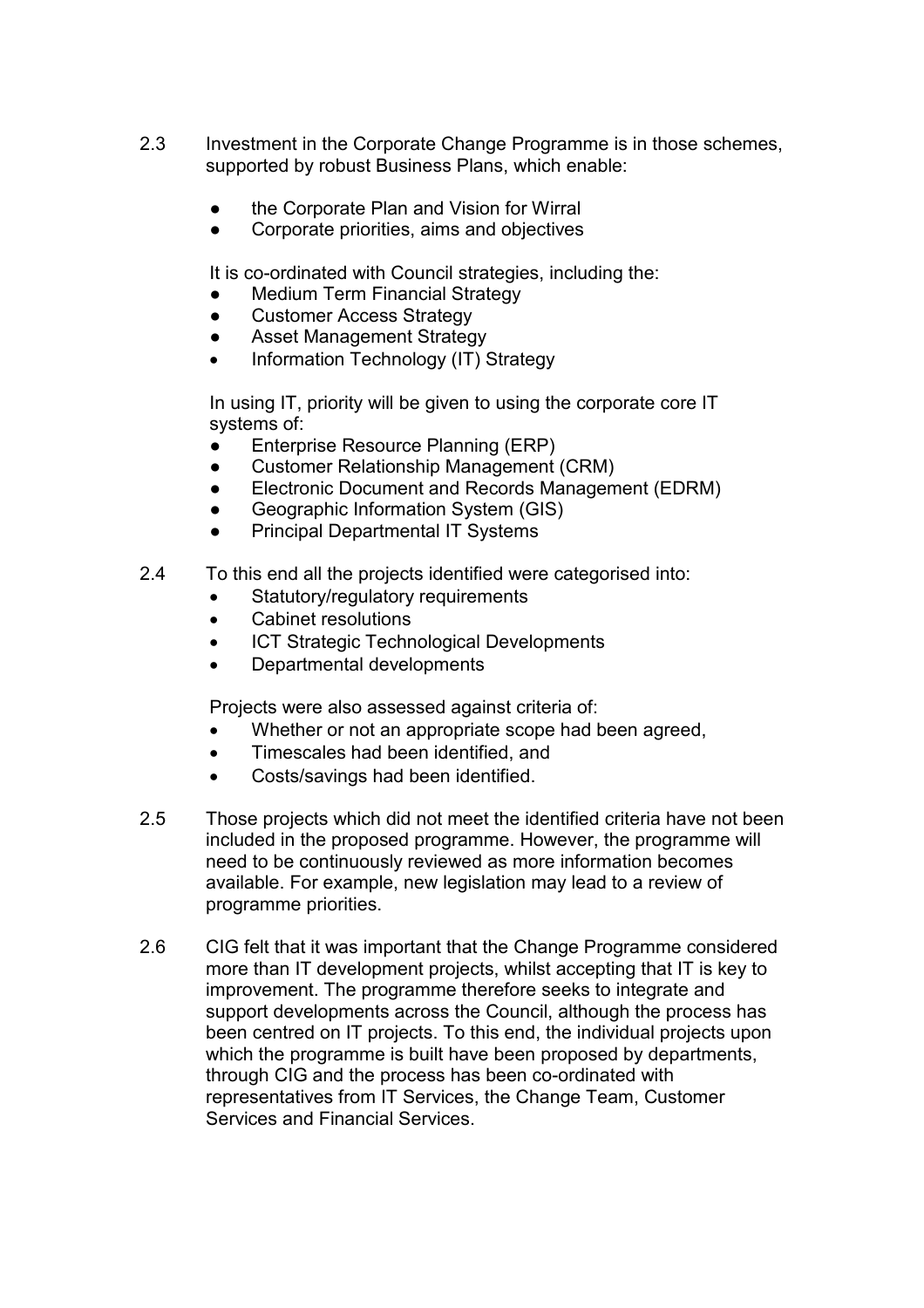- 2.7 For the Change Programme to be effective there is a need:
	- at the highest level, to focus on identifying improvements and the timescales in which they could be delivered,
	- corporately, to integrate programmes which are currently being developed or managed within departments with this programme
	- for programme management to ensure that all projects and resources are co-ordinated,
	- at an operational level, to task individuals with delivering individual projects within the timeframe identified,
	- for programme assurance to ensure that appropriate processes are in place to enable delivery of the agreed programme,
	- to bring together staff with the necessary skills to deliver the programme within the timescales indicated.

This will require commitment to the programme and use of resources corporately.

- 2.8 Therefore, the proposed programme focuses on four areas for improvement – in terms of efficiency and access to services - and individual projects have been summarised within these areas. The proposed programme is at Appendix 1, and illustrates the potential for improvement over the next three years in each area, subject to the issues raised in paragraph 2.7 (above).
	- Customer Access Strategy (CAS): initially using Streetscene **Services**
	- Common Administrative Processes: including the key projects of the new Highways and Engineering Services contract arrangements (HESPE), Human Capital Management (HCM) [Human Resources and Payroll] and Integrated Financial Systems (IFS). The processes provide the Council with the potential for gaining efficiencies and improvements without any negative impact on front line services.
	- Strategic Asset Review: this was reported to the Cabinet on 27 November 2008 and will be a catalyst for changing how people work and how services are accessed.
	- **ICT Technological Developments:** the work necessary to keep computers and software functioning and up to date

Clearly, the projects are interdependent and cannot be managed in isolation from each other.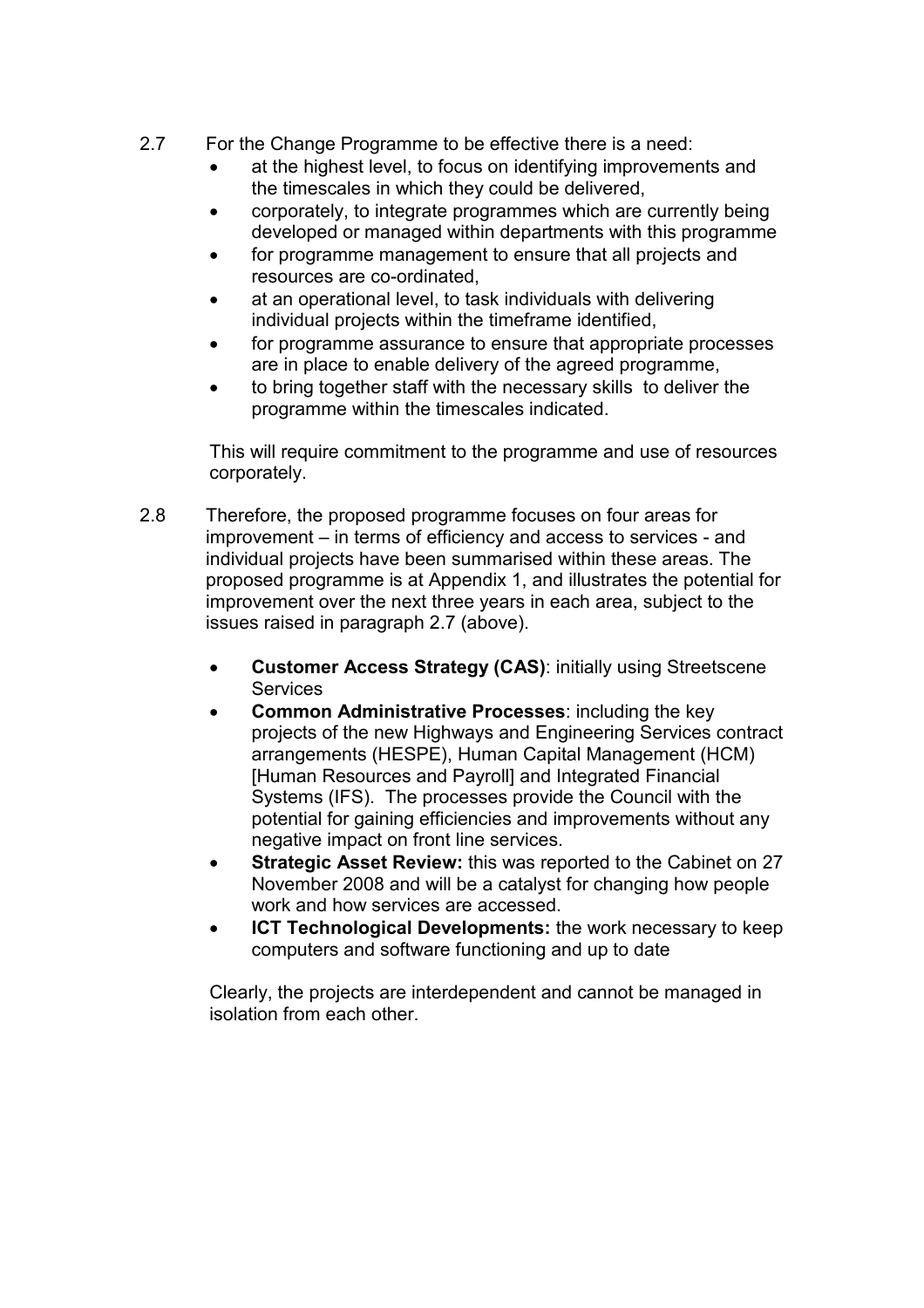- 2.9 The proposed programme is built upon the principles of:
	- Modernised, fit for purpose business processes, enabling service improvements
	- Automation of administrative processes
	- Robust, standardised Council-wide procedures for accessing and storing information
	- Improved management information availability and usage to assist service and investment decisions.
- 2.10 In delivering the programme, clear management will be essential in driving the programme to achieve efficiencies and improve the processes which underpin how the Council operates. Managers will seek to share and learn from best practice from other organisations through such as the North West Improvement and Efficiency Partnership. The Council will also build on the enhanced capacity it has developed through its MBA course at Chester University. There has been significant investment in project management and business improvement techniques training. PRINCE 2 project management training has been delivered at varying levels to over 170 officers within the Authority, enhancing the capacity to manage projects successfully. The Council has also benefited from the North West e-Government Group (NWEGG) NVQ Level 2 business improvement programme.

# 3 CUSTOMER ACCESS STRATEGY (CAS)

- 3.1 The CAS Programme will be underpinned initially by Streetscene, given that Customer Services receives most contacts around these services, and will look at whole processes – not just, for example, replacing current computer systems. The detailed projects required to achieve this will be jointly proposed by Technical Services and Customer Services, and will be agreed by CIG.
- 3.2 The programme area is envisaged to cover:
	- A full review of all Streetscene processes,
	- Issuing of licensing and permits across all services,
	- Registration functions.
	- Welfare visiting services and the provision of out of hours services,
	- Development of the web access channel incorporating development of on-line forms,
	- Development of text messaging as an additional access channel.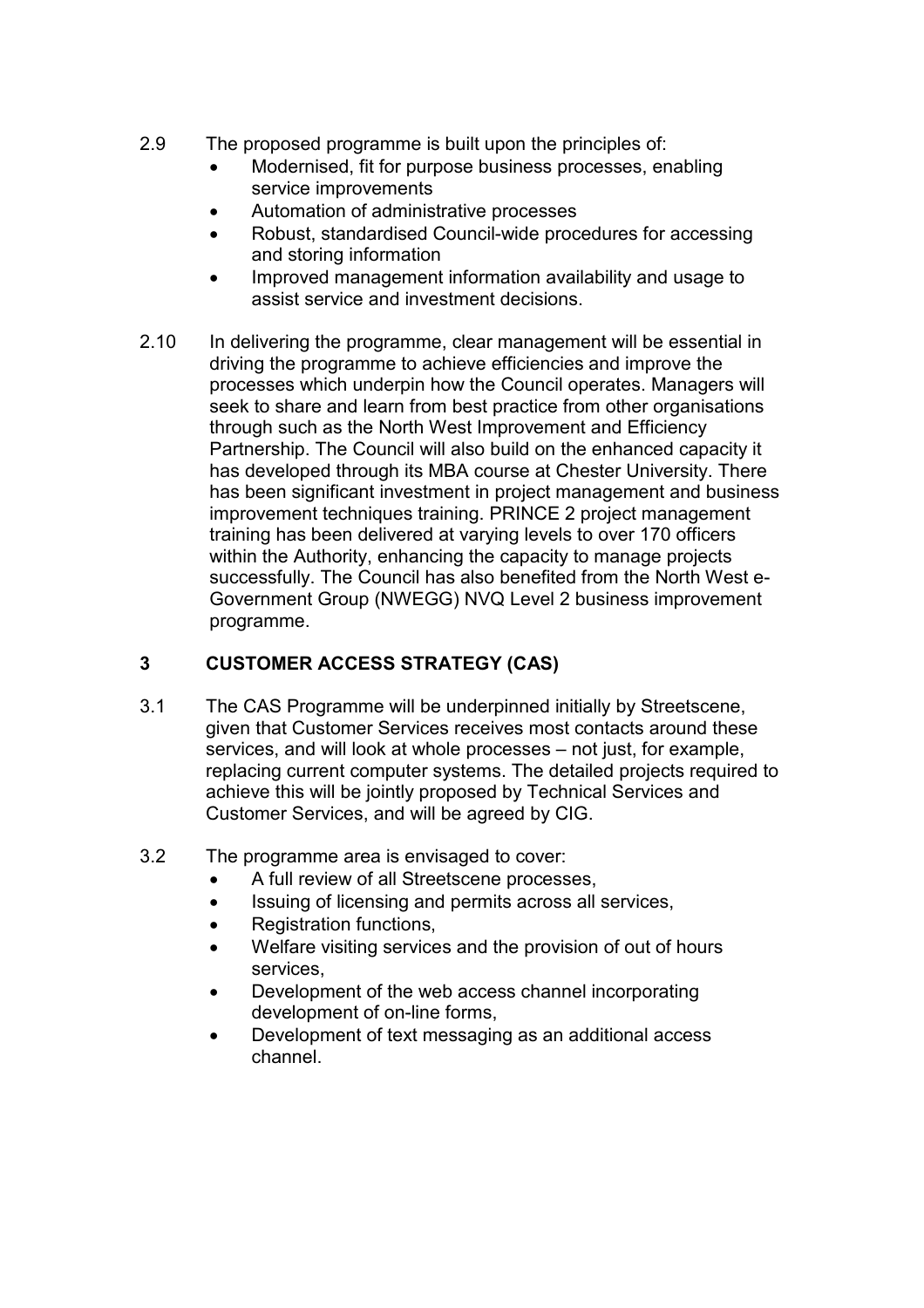3.3 As regards current issues, the team introduced amendments to the CRM software during November that will resolve the job scheduler problems with the ERIC Service and address all but two of the technical issues that are preventing Pest Control and other potential users making full use of the mobile solution.

### 4 COMMON ADMINISTRATIVE PROCESSES

#### **Overview**

- 4.1 Service provision is underpinned by common administrative processes that have evolved over time often independently from one department to another. This has resulted in a lack of standardisation across the organisation leading to inconsistency in the use of systems and information technology.
- 4.2 This inconsistency has led to inefficiencies such as duplication of effort, manual processing and heavy reliance on paper based systems which are often labour intensive and open to error. There has also been a growth in duplicate databases, created to hold data locally that has already been captured centrally. This has been generally in response to the inability to obtain accurate management information from central sources.
- 4.3 These processes utilise a variety of ICT applications.

#### Range of common administrative processes

- 4.4 To date, the major focus of the Change Team has been to examine corporate activities covering procurement, HCM, expenses, post rooms, case management, meeting events, mileage claims, petty cash and income recovery. The intention is to review all significant procedures and so ensure efficient and effective administration. For the immediate future, the programme includes the following activities:-
	- Payments invoices, income & cash collection, payroll, petty cash, mileage claims, expenses and suppliers,
	- Employees recruitment, absence management, training and development,
	- Meetings & events bookings, scheduling,
	- Maintain business & citizen records.
	- Post, document management, corporate scanning and archival,
	- Highways and Engineering Services contract management (HESPE),
	- Case Management legal services, anti social behaviour team.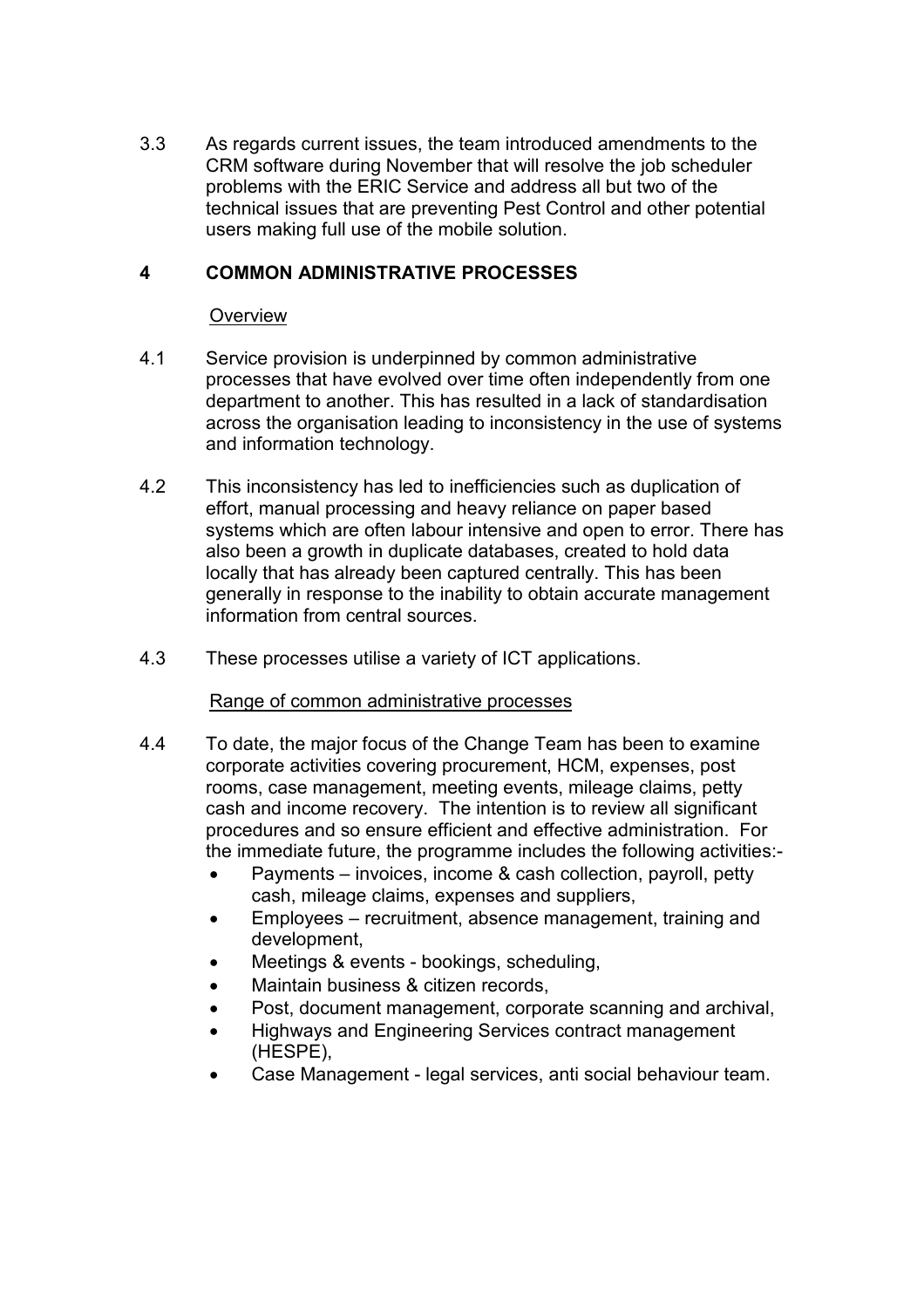# Potential Benefits example – Corporate Mail handling

4.5 Departments have their own post service and procedures, except at Wallasey, employing various postal contracts, equipment and procedures to deliver postal services. A review to develop a postal service requirement and strategy interfacing with other developments, eg scanning, EDRM, print strategy and renegotiating appropriate contracts will be taken forward. This will deliver short-term efficiencies from economies of scale. Long-term efficiencies will be realised by delivering post electronically, speeding up processes and avoiding lost post, and having out-going post directed electronically to one print facility which will produce the hardcopy and envelope and post the item.

| <b>Process</b>  | <b>Details</b>                                                                                                                                                                                                                                                                                  | Annual<br>indicative<br>costs                                                                                                                                        | <b>Potential saving</b>                                                                                                                     |
|-----------------|-------------------------------------------------------------------------------------------------------------------------------------------------------------------------------------------------------------------------------------------------------------------------------------------------|----------------------------------------------------------------------------------------------------------------------------------------------------------------------|---------------------------------------------------------------------------------------------------------------------------------------------|
| Delivering post | Wirral has many post room<br>operations. These are<br>building or complex based.<br>Five of them process the<br>majority of inbound and<br>outbound post. Different<br>equipment, processes and<br>contracts with Royal Mail<br>are used. Most<br>deliver/collect mid morning<br>and afternoon. | 2006/07 figures<br>indicate a total<br>spend of<br>£746,000 on<br>postal services<br>(excl staff costs)<br>£246,000 of<br>which was spent<br>on franking<br>credits. | Reduction in the<br>number of collection<br>points and the<br>physical transfer of<br>post may save 50%<br>of running costs, ie<br>£250,000 |

# Potential Benefits example – HCM administrative processes

- 4.6 The proposed programme includes actions to address several primary administration areas in order to provide improved efficiency to the Council to give cashable savings and modernised, fit for purpose business processes.
- 4.7 As an example, following the Cabinet decision 23 July 2008 to implement Oracle HCM, the key processes relating to people and their payments will be made more efficient by the introduction of selfservice functionality. This will reduce the need to process information manually. This approach to self-service will be underpinned by the principle of collecting data electronically at source and using the data repeatedly for all HCM administrative processes. This will replace duplication, manual systems, improve HCM management information and stop the tendency for local managers to hold their own databases.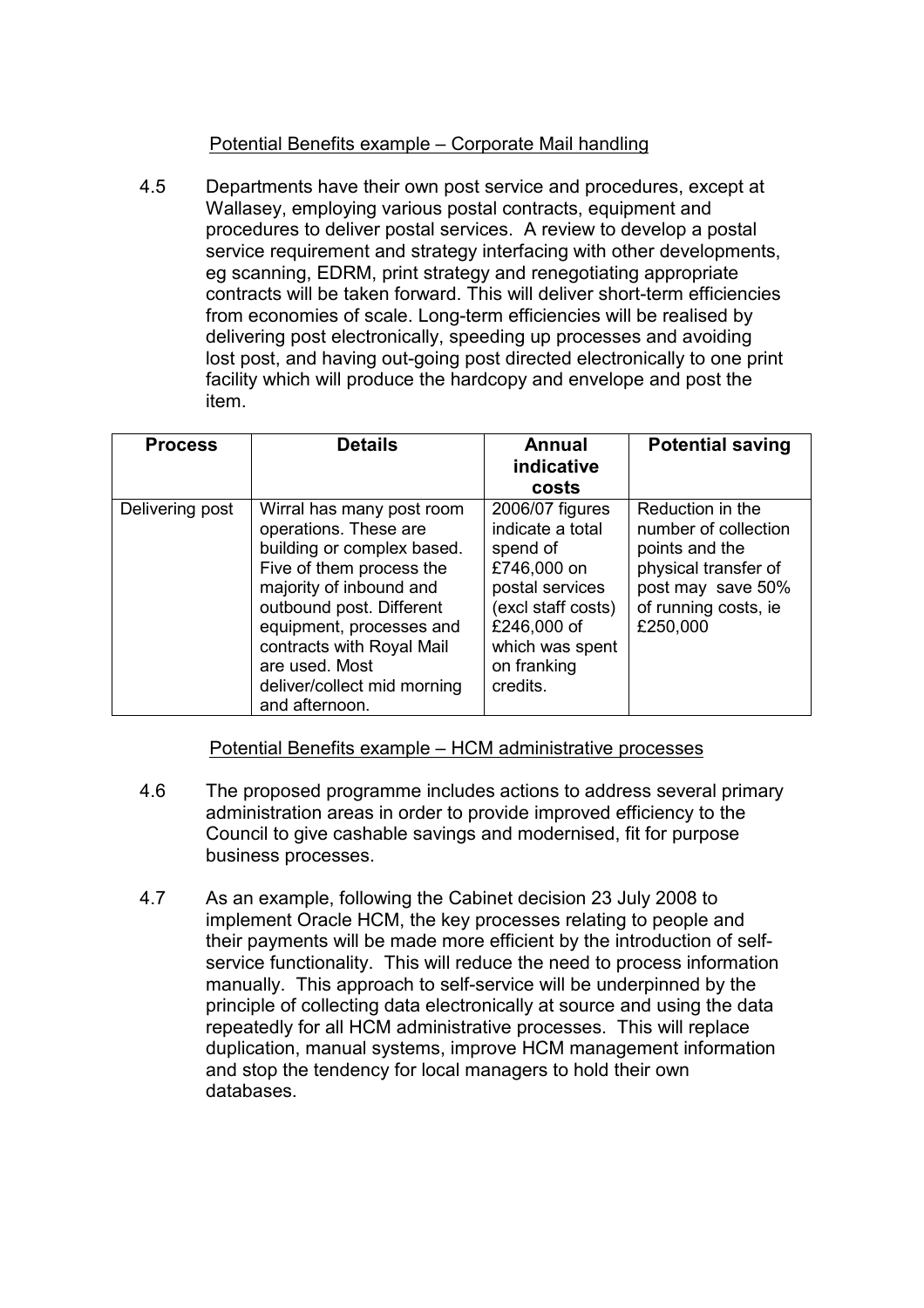4.8 Currently there are just under 70 central staff at a cost of around £1.5m dealing with payroll and related HR administration. Preliminary investigation of some HCM processes provides an insight into the potential to provide the service at reduced operational cost. The following table gives a simple overview of the initial results.

| <b>Process</b>                    | <b>Details</b>                                                                                                                                                                                                                                                                         | <b>Annual</b><br>indicative<br>costs                                                  | <b>Potential saving</b>                                                                                                                                                                               |
|-----------------------------------|----------------------------------------------------------------------------------------------------------------------------------------------------------------------------------------------------------------------------------------------------------------------------------------|---------------------------------------------------------------------------------------|-------------------------------------------------------------------------------------------------------------------------------------------------------------------------------------------------------|
| Absence<br>recording              | Central staff spend 204<br>hours and departmental<br>staff spend an estimated<br>450 hours each week to<br>complete the process of<br>recording each employee's<br>attendance.                                                                                                         | £135,000<br>central staff<br>£365,000 for<br>departmental<br>staff (non-<br>cashable) | The use of self-<br>service removes<br>duplication and<br>enables departmental<br>staff to enter the<br>data. The immediate<br>savings would be in<br>central staffing.                               |
| Processing of<br>sick pay         | The current payroll<br>procedure for sick pay is<br>automatic for teachers. But<br>for the remaining 12,000 or<br>so staff, an additional stage<br>of perusing and checking<br>every individual's<br>calculation of sick pay is<br>performed. This takes<br>around 270 hours per week. | £140,000                                                                              | Any improvement in<br>the system<br>calculation or data<br>collection will result in<br>a reduced need for<br>this level of manual<br>intervention.                                                   |
| Postage<br>(Recruitment<br>packs) | The current process guides<br>applicants to request a<br>recruitment pack. This takes<br>central staff 28 hours to<br>assemble and post.<br>Additionally there is external<br>postage and printing costs<br>of the applications.                                                       | £64,000                                                                               | Savings would occur<br>on postage and data<br>handling, if applicants<br>are able to apply<br>online using the<br>integrated HCM<br>system with its i-<br>Recruitment<br>functionality.               |
| Recruitment<br>administration     | The current centralised<br>manual processing from<br>request to fill a vacancy<br>through to employment is to<br>be researched.                                                                                                                                                        | Costs to be<br>determined                                                             | The self service<br>functionality of i-<br><b>Recruitment enables</b><br>end users to manage<br>recruitment.                                                                                          |
| <b>Time</b><br>management         | There are 3000 employees<br>submitting timesheets that<br>take them an estimated 500<br>hours per week. Central<br>staff then take a further 272<br>hours to check and input<br>this information each week.                                                                            | £140,000 for<br>central staff<br>£260,000 for<br>employees (non-<br>cashable)         | The online time and<br>labour function of the<br>HCM system would<br>enable timesheets to<br>be input online by<br>those employees<br>who have access to<br>the system or by<br>local administrators. |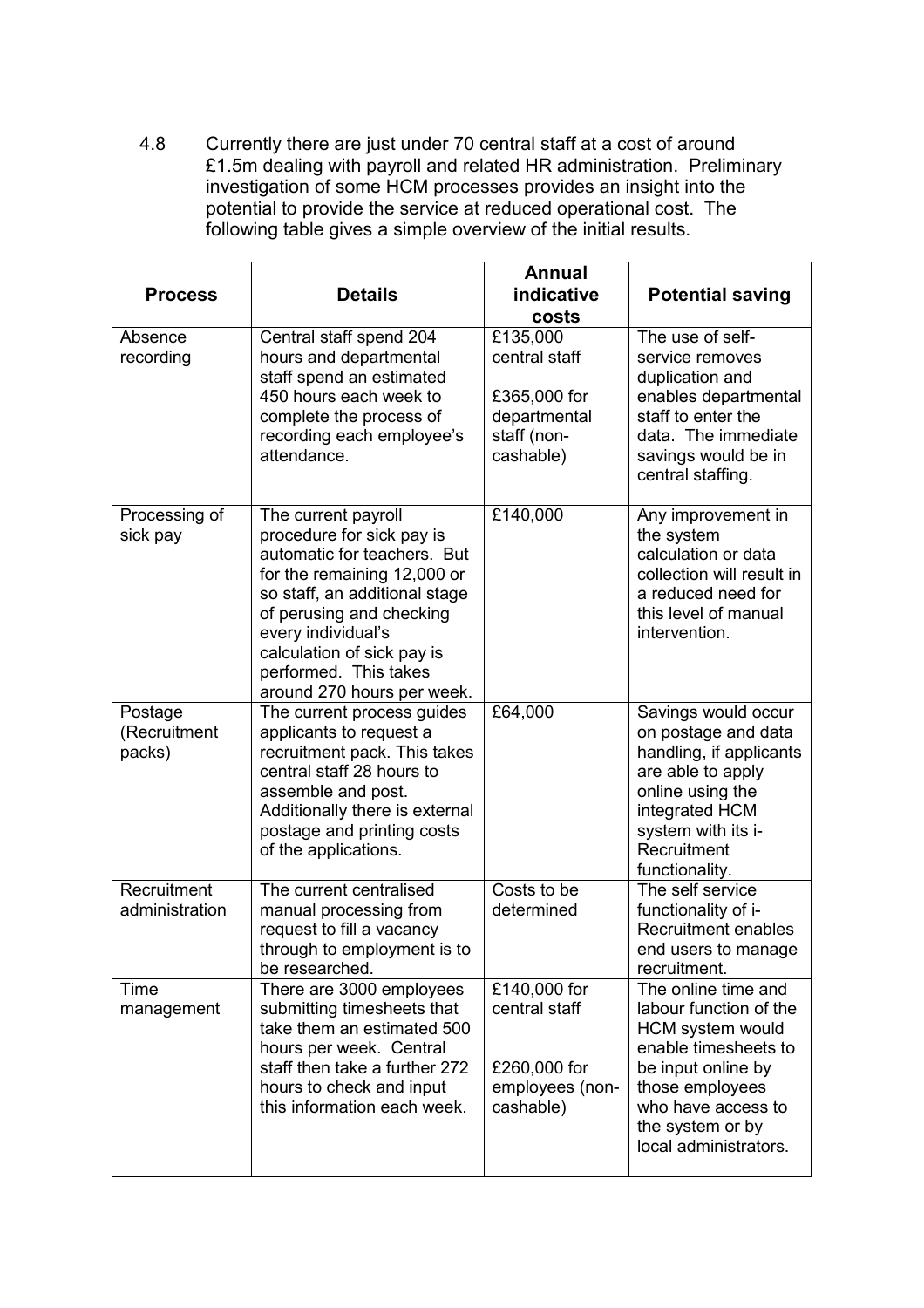| <b>Process</b>                                          | <b>Details</b>                           | <b>Annual</b><br>indicative<br>costs | <b>Potential saving</b>                     |
|---------------------------------------------------------|------------------------------------------|--------------------------------------|---------------------------------------------|
| <b>Online Payslips</b>                                  | This is currently being<br>investigated. | Not determined                       | Self Service provides<br>online payslips.   |
| Training, skills<br>audit and<br>equality<br>monitoring | Not investigated                         | Not determined                       | Oracle HCM provides<br>for these functions. |

4.9 As reported to CIG, the HCM project team met on 18 September 2008 but could not complete the project initiation document in line with the Cabinet decision to implement Oracle HR and Payroll. The project remains suspended. The Director of Law, Human Resources and Asset Management should be reporting to the Cabinet on 15 January 2009 regarding the future of this project.

### **HESPE**

4.10 The award of the service to an external contractor requires the urgent innovative use of current ICT applications to meet the go live date of April 2009. The project team has outlined proposals for an integrated use of the Council's current core systems and those of the contractor. This proposal will replace manual systems and will provide a single management database for controlling the contract and reporting performance.

# Integrated Financial System (IFS)

- 4.11 The Change Programme 2009-10 includes a major improvement for the Treasury Management function in managing the borrowing and loan portfolio and cash flows.
- 4.12 As regards the current programme, the Income Review has progressed onto the next stage - to review the methods of collecting income with a view to reducing costs. The Procurement Project Team has reported on High Risk Procurement, e-Sourcing and Coordination. These are being reviewed and will be reported to CIG.

# Electronic Document Records System (EDRM)

- 4.13 The Change Programme 2009-10 focuses upon how the Council stores types of data and on using workflow to provide improved case management processes.
- 4.14 The programme incorporates projects such as maintenance, problem solving and development of the current electronics document records management software, mail distribution, corporate scanning centre, and linking to legacy systems.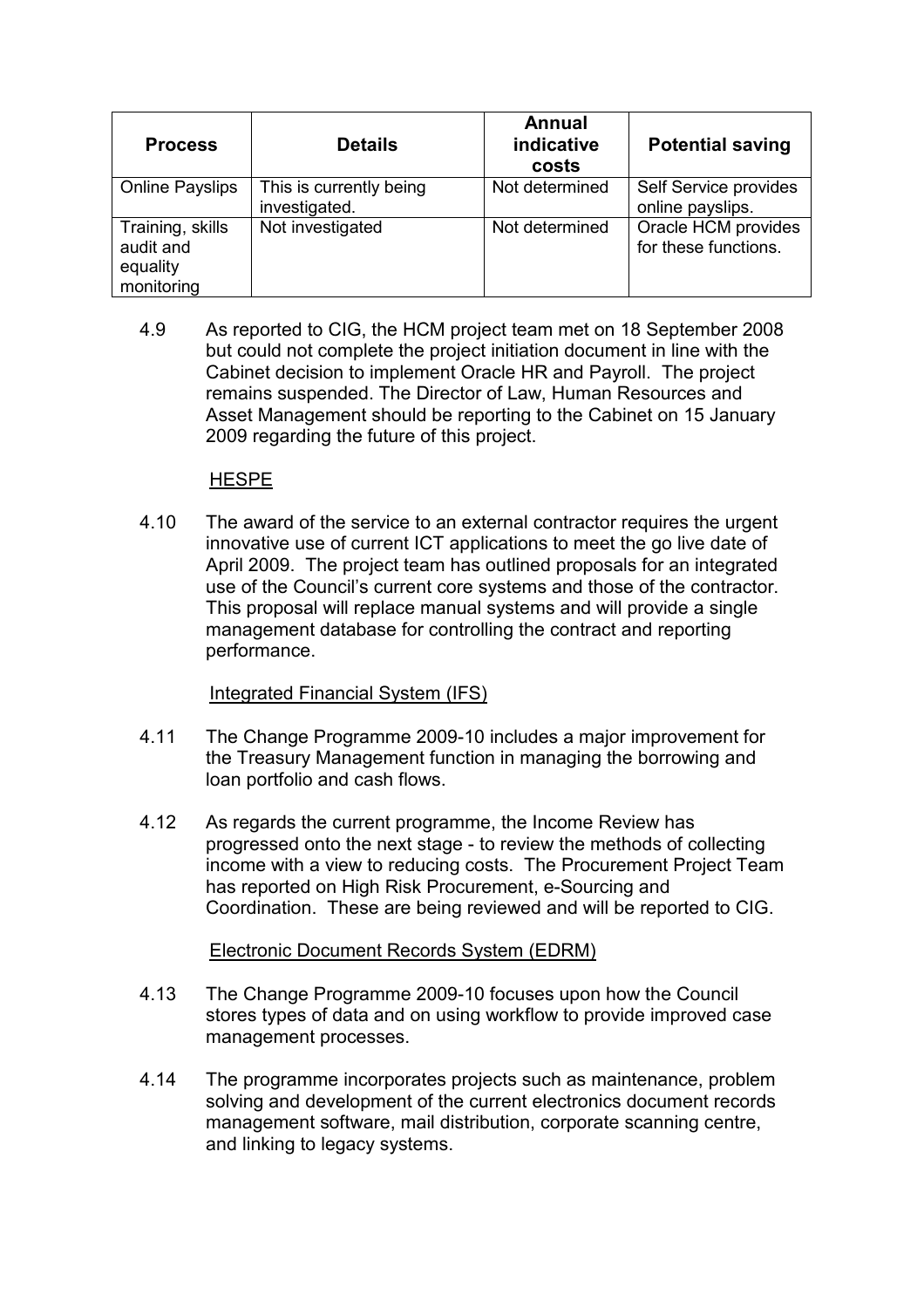### Geographical Information System (GIS)

- 4.15 The 2008/09 work plan continues on target with data from Technical Services being loaded into the CRM for access by the Call Centre in January 2009. The second phase provides access of data by the public by April 2009.
- 4.16 Work is also progressing on integrating addresses within departmental systems with the corporate Local Land and Property Gazetteer. Suitable systems are being identified that will enable straightforward synchronisation.

### Regeneration Review and Reengineering

4.17 The Change Programme 2009-10 will build upon the current work undertaken by both the Change Team and the Customer Services Development Team and will encompass the administration review, agile working pilot with Environmental Health and the work undertaken with the Pest Control Section.

#### Transport Review

4.18 The final report on options for change in future transport provision is due to be completed on schedule in January 2009. The Change Programme 2009 -10 will seek to implement the recommendation and outcomes of the work done in 2008-09.

# 5 ICT STRATEGIC TECHNOLOGICAL DEVELOPMENTS

5.1 This group of projects concerns the mandatory changes and major maintenance that underpin the applications, infrastructure and superstructure needed to use the ICT.

#### ICT Continuity

- 5.2 ICT Continuity projects completed since the last report include a contract with O2 in place for supporting Computers for Pupils and PC's for Public Services Archives installed.
- 5.3 Aside from general activity, I expect to complete the review of the Connect Server in the next period. Work continues on reviewing Oracle Release 12, and patching of Oracle CRM, which should resolve a series of technical issues.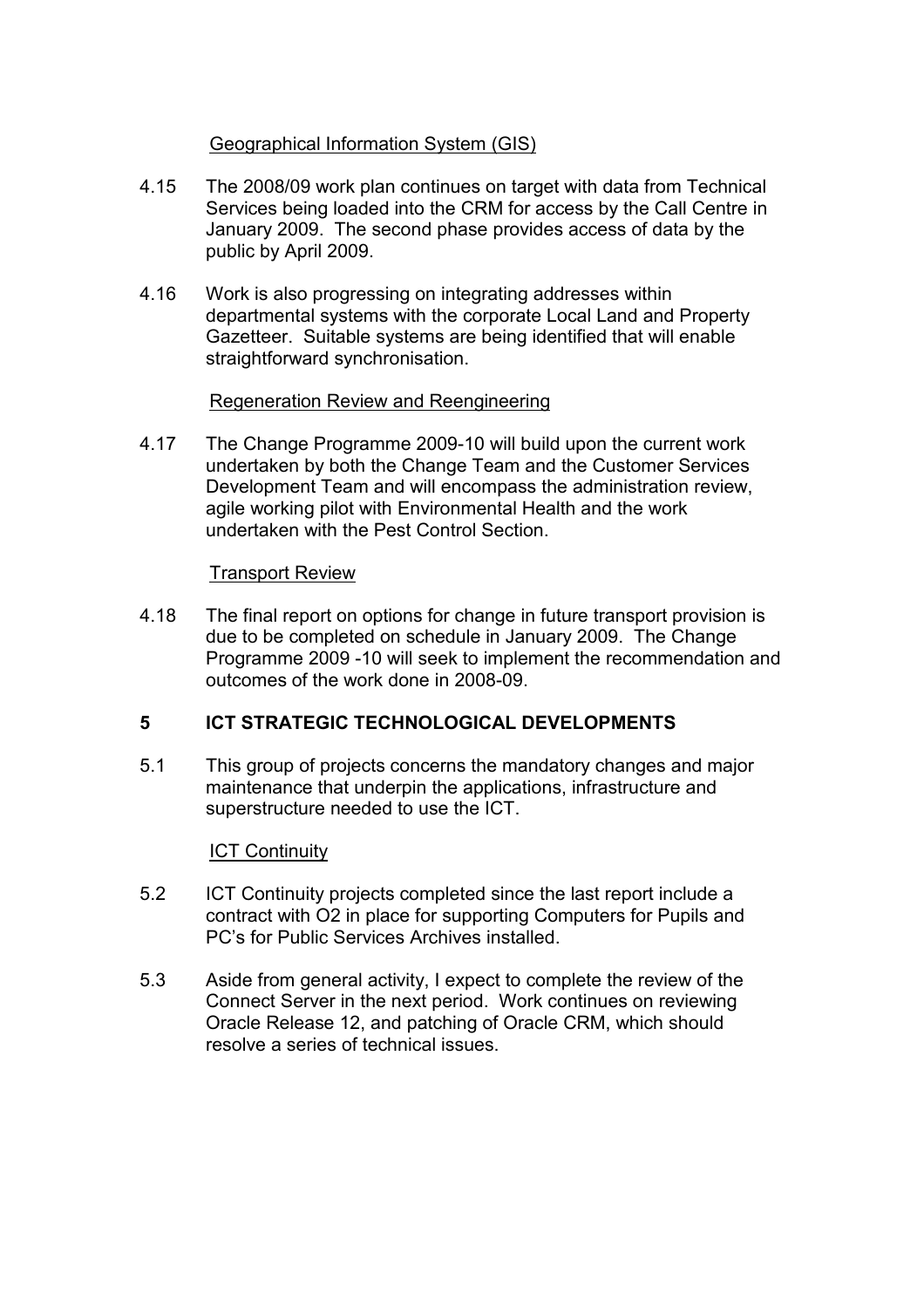### Government Connect

- 5.4 This programme will enable the secure exchange of information between Wirral Council and public sector partners. It will enable Wirral to respond to the Department for Work and Pensions (DWP) revised communication requirement and support the continued exchange of information with DWP on Benefit Claimants in support of delivery of Housing Benefit and the In and Out of work project.
- 5.5 The Department for Children, Schools and Families also requires the Council to use the process to exchange certain levels of confidential information by email with partners.

### 6 FINANCIAL IMPLICATIONS

- 6.1 As part of the development of the proposed programme, departments agreed to identify any savings arising from their proposals.
- 6.2 The following table summarises those projects where savings were identified. The table also identifies:
	- Costs of those schemes.
	- If the savings have already been built into the 2009/10 budget process (marked as 'declared'),
	- If the savings would be capital or revenue, and whether or not the figures have been verified,
	- Projects which provide benefits but which will not result in a budget reduction (shown as non-cashable).

| <b>Project</b><br>description and<br>owners                           | Cost                                                                    | <b>Savings per</b><br>annum                                           | <b>Comment</b>                                                                                                        |
|-----------------------------------------------------------------------|-------------------------------------------------------------------------|-----------------------------------------------------------------------|-----------------------------------------------------------------------------------------------------------------------|
| Human Capital<br>Management (Paul<br>Bradshaw)                        | £200,000 to procure<br>an implementer                                   | £85,000<br>(Declared)                                                 | Costs and savings yet to be<br>fully evaluated. Potential<br>savings up to £0.5m<br>identified.                       |
| Automation of<br>desktop support<br>(Geoff Paterson)                  | £64,000                                                                 | £100,000<br>(Declared)                                                |                                                                                                                       |
| Regeneration:<br><b>Environmental Health</b><br>review (Phil Dickson) | Existing change<br>resources                                            | £138,000 target<br>(Declared)                                         | Scale, source and nature of<br>the savings have yet to be<br>determined from the review                               |
| <b>Equality Training</b><br>Cylix (Russ Glennon)                      | £20,000 (Cabinet<br>approval required for<br>any additional<br>funding) | £65,000<br>(Avoidance of<br>non-budgeted<br>future training<br>costs) | Non-cashable savings.<br>(Cabinet Report 12 June 2008<br>has no details of costs or<br>savings)                       |
| CCTV in Wirral (lan<br>Lowrie)                                        | £450,000 (Capital)                                                      | £100,000                                                              | Capital Bid received. But, ICT<br>Network implications not yet<br>assessed. Costs and savings<br>not fully evaluated. |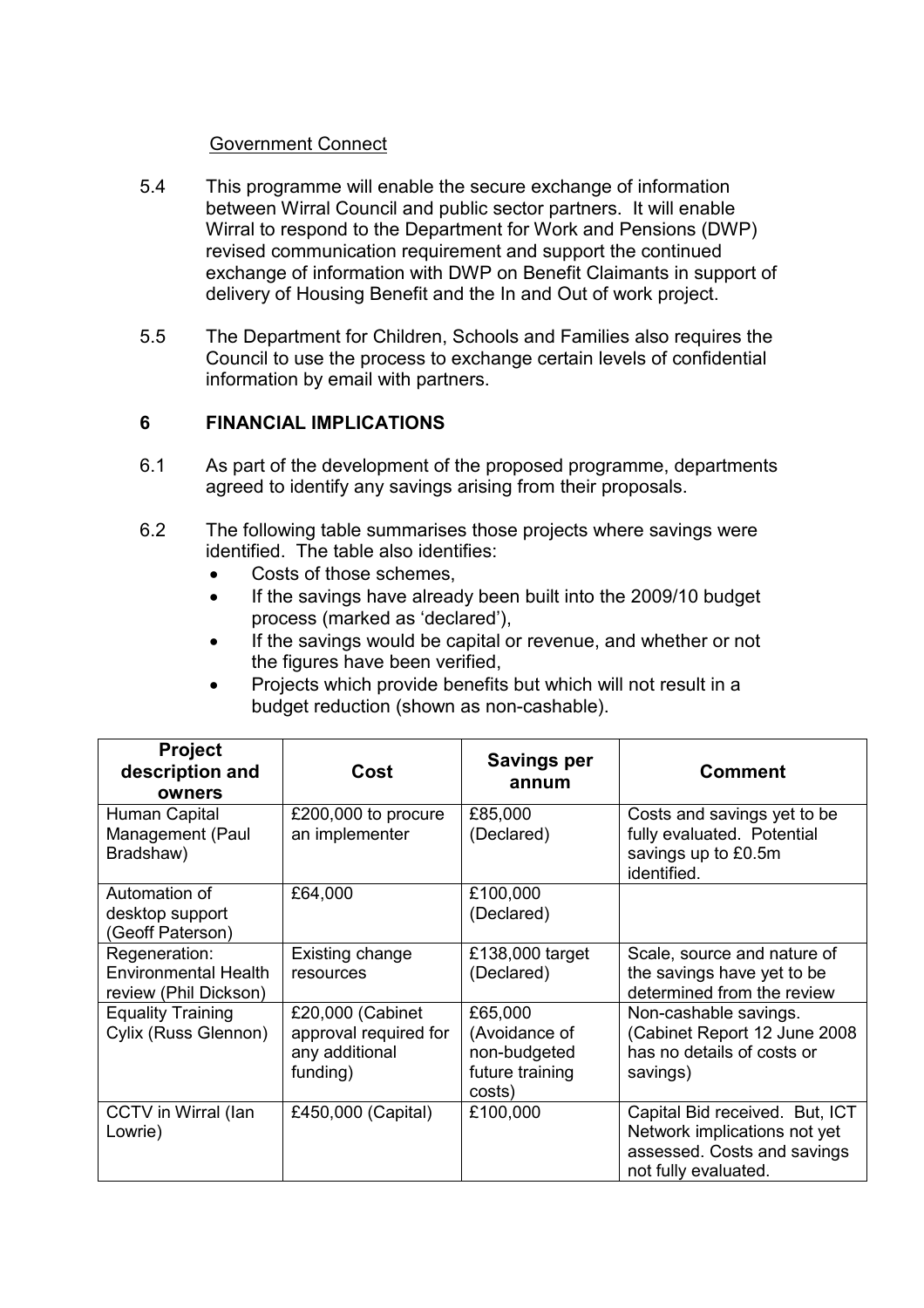| <b>Project</b><br>description and<br>owners                    | Cost              | <b>Savings per</b><br>annum                                                                  | <b>Comment</b>                                                                |
|----------------------------------------------------------------|-------------------|----------------------------------------------------------------------------------------------|-------------------------------------------------------------------------------|
| Training &<br>development<br>database (Paul<br>Bradshaw)       | £2,000            | £11,000 (Based<br>upon time saved<br>by staff across the<br>Council in filling<br>out forms) | Non-cashable                                                                  |
| Case management<br>(Legal Services -<br>Simon Goacher)         | Estimated £30,000 | £20,000                                                                                      | Costs and savings not<br>evaluated.                                           |
| Case management<br>(Antisocial Behaviour<br>- Caroline Laing)  | Estimated £16,000 | £51,000 (Based<br>upon time saved<br>by staff involved in<br>the process)                    | Non-cashable as the time<br>saved does not result in any<br>staff reductions. |
| <b>CYPD Application</b><br>Rationalisation (Moira<br>Curran)   | £87,500           | £15,100                                                                                      | One year saving.                                                              |
| Streetscene – use of<br>CAS functionality and<br>self service. | Not identified.   | £100,000 in<br>2009/10.<br>£180,000 from<br>2010/11                                          | Reduction in staff.                                                           |

# 7 STAFFING IMPLICATIONS

7.1. The Change Programme may have significant implications across the Council. These will be clarified at the scoping stage of each project.

# 8 EQUAL OPPORTUNITIES IMPLICATIONS

8.1 There are none arising form this report.

# 9 HUMAN RIGHTS IMPLICATIONS

9.1 There are none arising from this report.

# 10 LOCAL AGENDA 21 IMPLICATIONS

10.1 There are none arising from this report.

# 11 COMMUNITY SAFETY IMPLICATIONS

11.1. There are none arising from this report.

# 12 PLANNING IMPLICATIONS

12.1 There are none arising from this report.

# 13 LOCAL MEMBER SUPPORT IMPLICATIONS

13.1 There are none arising from this report.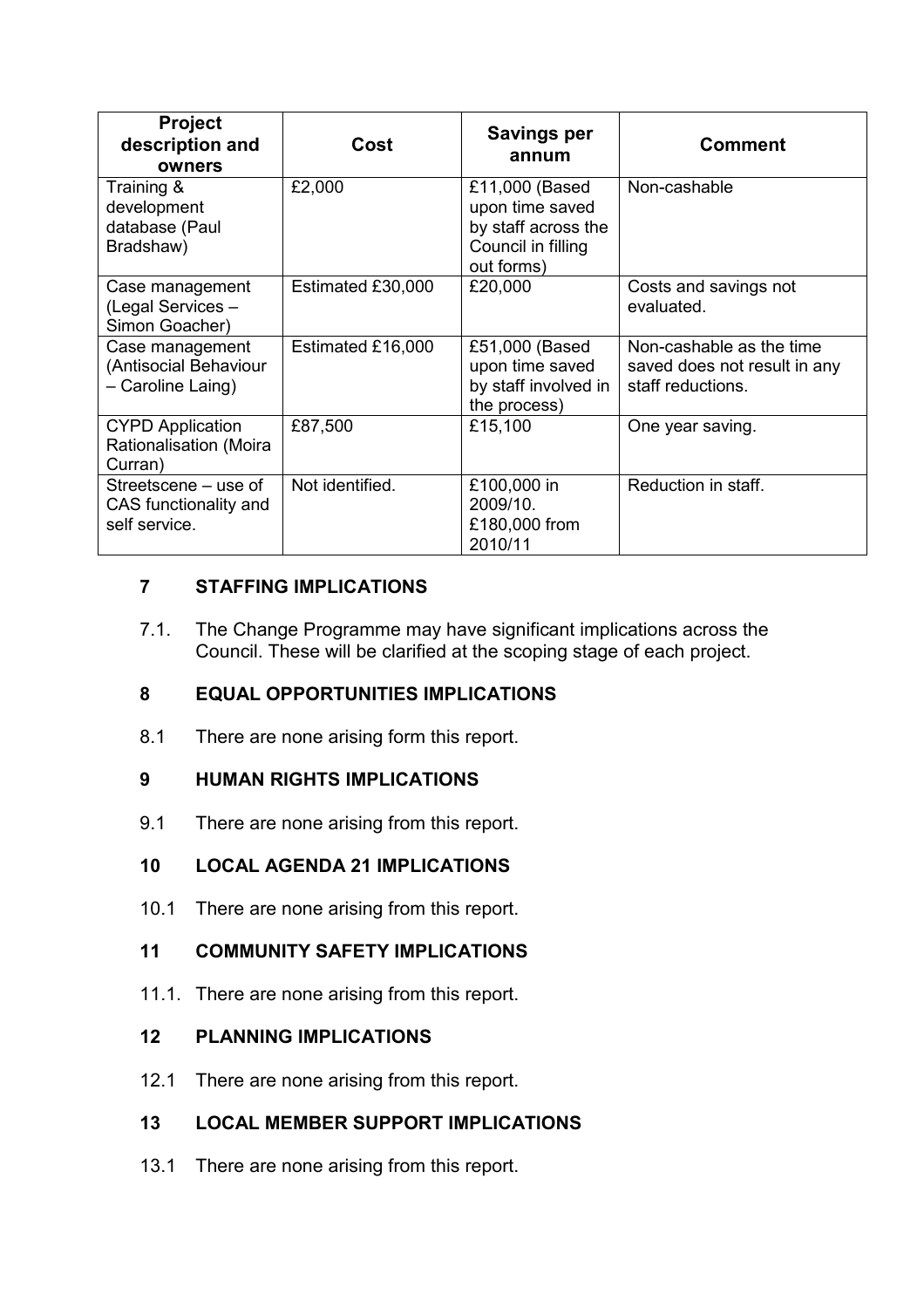# 14 BACKGROUND PAPERS

14.1 None.

# 15 RECOMMENDATIONS

That

- (1) the progress on the Change Programme 2008-09 be noted; and
- (2) the Change Programme 2009-12 be approved.

IAN COLEMAN DIRECTOR OF FINANCE

FNCE/284/08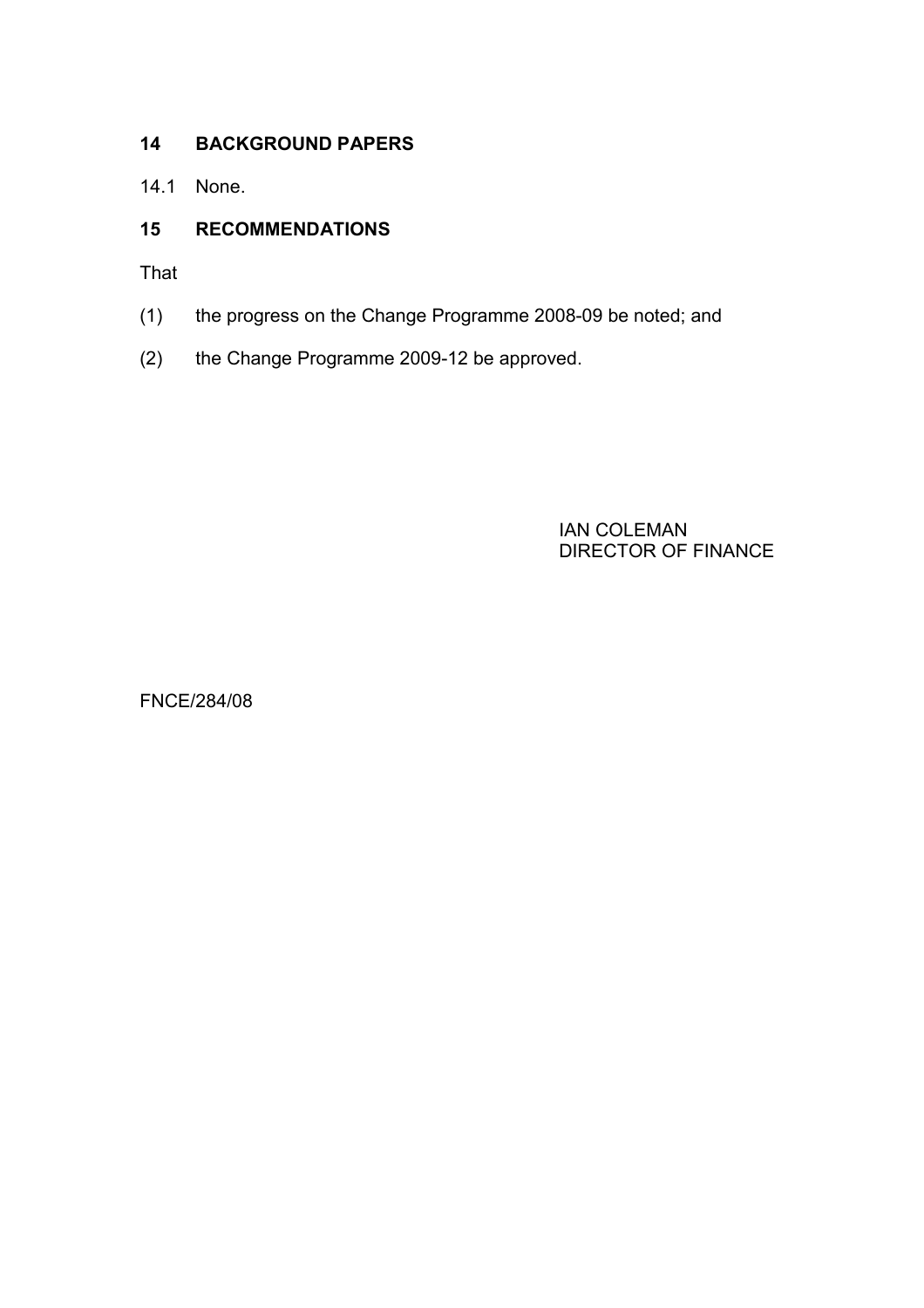|                                                         | APPENDIX 1: THREE YEAR OUTCOMES: COMMON ADMINISTRATIVE PROCESSES                                                                                                                                                                                                                                                                                                                                                                 |                                                                                                                                                                                                                                                                                                                                                                  |                                                                                                                                                                                                                                                                                              |                                                                                                                                                                                            |  |
|---------------------------------------------------------|----------------------------------------------------------------------------------------------------------------------------------------------------------------------------------------------------------------------------------------------------------------------------------------------------------------------------------------------------------------------------------------------------------------------------------|------------------------------------------------------------------------------------------------------------------------------------------------------------------------------------------------------------------------------------------------------------------------------------------------------------------------------------------------------------------|----------------------------------------------------------------------------------------------------------------------------------------------------------------------------------------------------------------------------------------------------------------------------------------------|--------------------------------------------------------------------------------------------------------------------------------------------------------------------------------------------|--|
| <b>Project Group</b>                                    | By April 2009                                                                                                                                                                                                                                                                                                                                                                                                                    | By April 2010                                                                                                                                                                                                                                                                                                                                                    | By April 2011                                                                                                                                                                                                                                                                                | By April 2012                                                                                                                                                                              |  |
| HESPE: Highway<br>Services Management<br>System.        | Base arrangements in<br>operation using a<br>combination of core<br>systems to enable the<br>issue, monitoring and<br>accounting of work to<br>new contractor.                                                                                                                                                                                                                                                                   | - Full electronic exchange<br>of works with contractors<br>system and development<br>of management<br>information.<br>- Cessation of legacy<br>Engineers' Systems and<br>manual procedures.                                                                                                                                                                      | Development of a single<br>Asset Management,<br>Geographical Information<br>System (GIS) for<br><b>Engineering assets</b><br>including Gullies, Street<br>Lighting, Bridges and<br>street furniture.                                                                                         |                                                                                                                                                                                            |  |
| Human Capital<br>Management and<br>payment of expenses. | - The HCM Project Team<br>to start implementation of<br>Oracle Self Service and<br>underlying payroll system<br>having appointed a<br>partner to assist them.<br>- Complete testing of the<br>electronic storage of HR<br>records.<br>(Self Service means the<br>direct access and use of<br>the corporate HR<br>administrative systems by<br>managers and<br>employees to replace the<br>manual, centrally based<br>processing) | - Oracle payroll replaces<br>the current system for all<br>for all employees and<br>self-service implemented<br>for first tranche of staff<br>and their managers.<br>Self-service includes<br>recruitment, absence<br>management, training<br>administration, online<br>time sheets and<br>expenses.<br>- Integrate electronic<br>storage of CYPD HR<br>records. | - Complete go live of self-<br>service for all staff and<br>managers with system<br>access.<br>- Legacy system archived<br>and released.<br>- Develop Training, Skills<br><b>Audit and Equality</b><br>Analysis functionality of<br>Oracle HCM.<br>- Expand use of<br>electronic HR records. | - Oracle HCM fully<br>implemented.<br>- Complete the re-<br>engineering of HR/Payroll<br>central sections.<br>- Extend self-service to<br>remaining staff through<br>proxy administrators. |  |
| Case management -<br>legal services                     | System procured.                                                                                                                                                                                                                                                                                                                                                                                                                 | Proposal implemented<br>leading to savings of<br>£20,000 through the<br>reduction of 1 FTE post.                                                                                                                                                                                                                                                                 |                                                                                                                                                                                                                                                                                              |                                                                                                                                                                                            |  |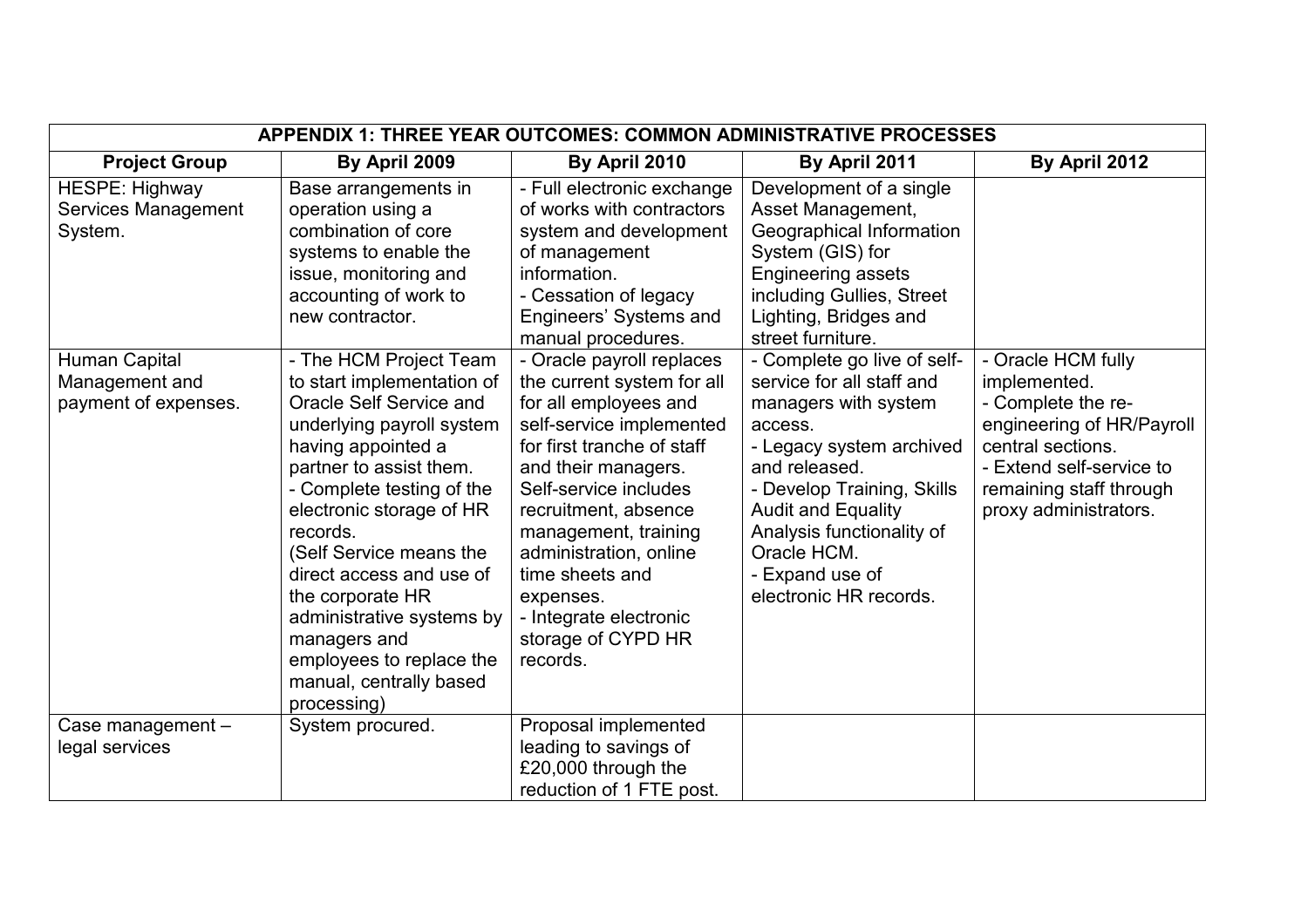| APPENDIX 1: THREE YEAR OUTCOMES: COMMON ADMINISTRATIVE PROCESSES |                                                                                                                                     |                                                                                                                                                                                                                                                     |                                                                                                                                                                                        |                                              |  |
|------------------------------------------------------------------|-------------------------------------------------------------------------------------------------------------------------------------|-----------------------------------------------------------------------------------------------------------------------------------------------------------------------------------------------------------------------------------------------------|----------------------------------------------------------------------------------------------------------------------------------------------------------------------------------------|----------------------------------------------|--|
| <b>Project Group</b>                                             | By April 2009                                                                                                                       | By April 2010                                                                                                                                                                                                                                       | By April 2011                                                                                                                                                                          | By April 2012                                |  |
| Case management - Anti<br>Social Behaviour                       | System procured.                                                                                                                    | Proposal implemented<br>leading to £51,000 in non<br>cashable savings through<br>more efficient processing<br>across<br>departments/sections                                                                                                        |                                                                                                                                                                                        |                                              |  |
| <b>Income Collection</b>                                         | Eliminate duplicated<br>manual entries and<br>improve reconciliations<br>by completing the e-<br>Return system's<br>implementation. | Implement the Income<br>Review's proposals on<br>expanding the use of<br><b>Direct Debits for income</b><br>and so reduce collection<br>costs.                                                                                                      |                                                                                                                                                                                        |                                              |  |
| Procurement                                                      | Complete the review and<br>adopt proposals for<br>improvement in the<br>Procure to Pay process.                                     | Implement proposals<br>concerning:-<br>- Replacing manual<br>invoice processing,<br>- Increased Catalogue<br>coverage and reducing<br><b>Purchase Coordinators</b><br>workloads.                                                                    | Realise staff savings for<br>those involved with<br>payments and<br>procurement.                                                                                                       |                                              |  |
| Corporate Mail.                                                  |                                                                                                                                     | Review and provide a<br>plan, recommendations<br>and business case for<br>replacing manual post<br>processes with a<br>corporate scanning and<br>workflow system to<br>distribute and manage all<br>incoming mail using all<br>electronic channels. | If the business case is<br>proved, initiate a<br><b>Corporate Electronic Mail</b><br>Room, scanning and<br>associated workflow for<br>an initial tranche of<br>services and locations. | Complete the Corporate<br>Mail Room Project. |  |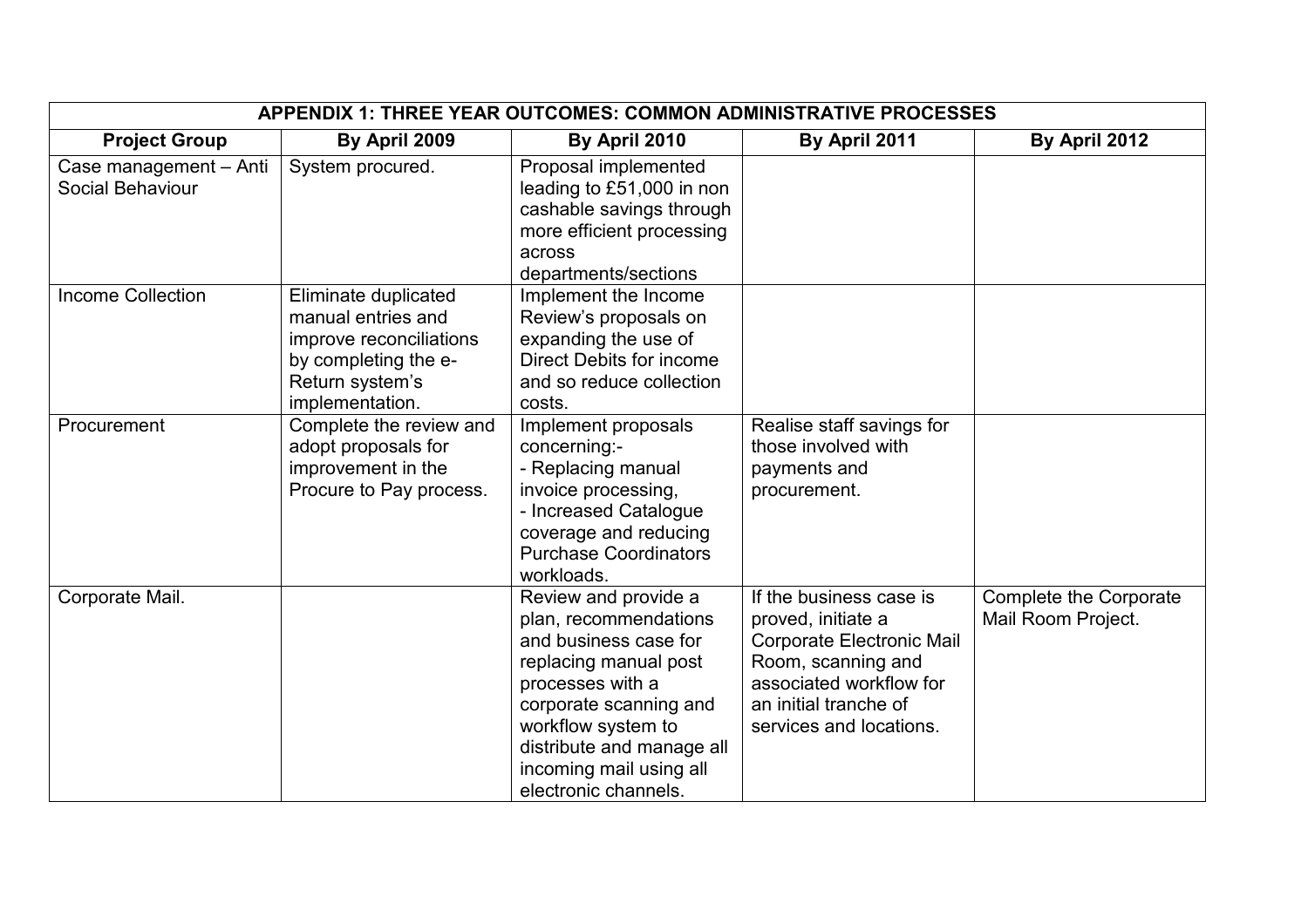| <b>APPENDIX 1: THREE YEAR OUTCOMES: COMMON ADMINISTRATIVE PROCESSES</b>                                                |                                                                                                                                                                                                                                                                                                                                                                   |                                                                                                                                                                                                                                                                                                 |                                                             |                                             |
|------------------------------------------------------------------------------------------------------------------------|-------------------------------------------------------------------------------------------------------------------------------------------------------------------------------------------------------------------------------------------------------------------------------------------------------------------------------------------------------------------|-------------------------------------------------------------------------------------------------------------------------------------------------------------------------------------------------------------------------------------------------------------------------------------------------|-------------------------------------------------------------|---------------------------------------------|
| <b>Project Group</b>                                                                                                   | By April 2009                                                                                                                                                                                                                                                                                                                                                     | By April 2010                                                                                                                                                                                                                                                                                   | By April 2011                                               | By April 2012                               |
| Electronic Storage and<br>Retrieval of Documents.                                                                      | CYPD HR records pilot<br>completed and used to<br>create an approach for<br>extending the storage of<br>general records to other                                                                                                                                                                                                                                  | Expand the use of the<br>general system to other<br>services.                                                                                                                                                                                                                                   |                                                             |                                             |
| Appropriate access to a<br>corporate database of<br>geographical and<br>property data to support<br>service provision. | services.<br>- Mapping data available<br>to all members of staff.<br>- Call centre and OSS<br>staff will have maps and<br>similar data overlays to<br>support customer<br>enquiries. The most<br>useful overlays to be<br>made available are being<br>identified.<br>- Integrate the corporately<br>held address information<br>to prevent supplicate<br>records. | - Make appropriate data<br>available to the public via<br>the Council web site from<br>June 2009.<br>- Information available to<br>be agreed with service<br>providers.<br>- Additional data layers<br>made available to staff.<br>- Further integration of<br>the LLPG with Council<br>systems | Additional data layers<br>made available on the<br>website. |                                             |
| Development of web and<br>online forms - linked to<br><b>Customer Access</b><br>Strategy                               | - Ensure that the IT<br>solution supports<br>improved access to<br>services over the WEB,<br>- Review the feel and<br>content of the solution,<br>- Develop a plan for<br>rolling out to services.                                                                                                                                                                | - All online forms made<br>ready for implementation.<br>- Content review and<br>duplication checks<br>completed.                                                                                                                                                                                | Integrate forms into the<br>website.                        | Integrate forms into back<br>office systems |
| <b>DASS</b> administration                                                                                             | Implemented revised<br>business processes with                                                                                                                                                                                                                                                                                                                    |                                                                                                                                                                                                                                                                                                 |                                                             |                                             |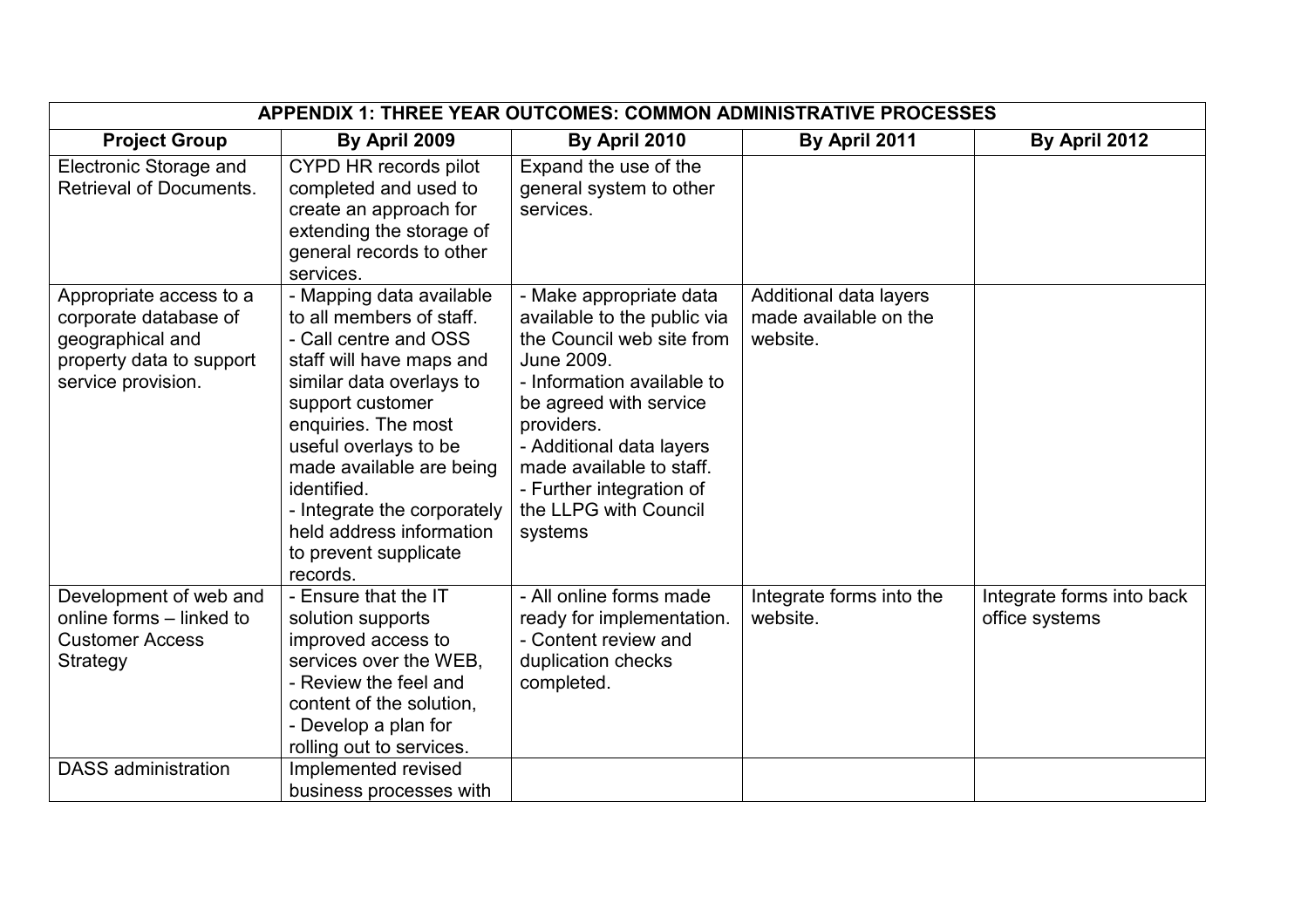| APPENDIX 1: THREE YEAR OUTCOMES: COMMON ADMINISTRATIVE PROCESSES |                                                                                                                                                                                                                                |                                                                                   |                                           |               |  |
|------------------------------------------------------------------|--------------------------------------------------------------------------------------------------------------------------------------------------------------------------------------------------------------------------------|-----------------------------------------------------------------------------------|-------------------------------------------|---------------|--|
| <b>Project Group</b>                                             | By April 2009                                                                                                                                                                                                                  | By April 2010                                                                     | By April 2011                             | By April 2012 |  |
|                                                                  | a reduced operational<br>cost of £100,000                                                                                                                                                                                      |                                                                                   |                                           |               |  |
| Regeneration                                                     | - Implemented revised<br>business processes with<br>a reduced operational<br>cost of £150,000.<br>- Co-location of<br>administrative staff<br>across Regeneration,<br>Corporate services and<br>Law, HR & Asset<br>Management. |                                                                                   |                                           |               |  |
| Transport                                                        | Implementation of interim<br>arrangements for<br>provision of transport                                                                                                                                                        | Development of long term<br>strategy for cost effective<br>provision of transport | Implementation of long-<br>term strategy. |               |  |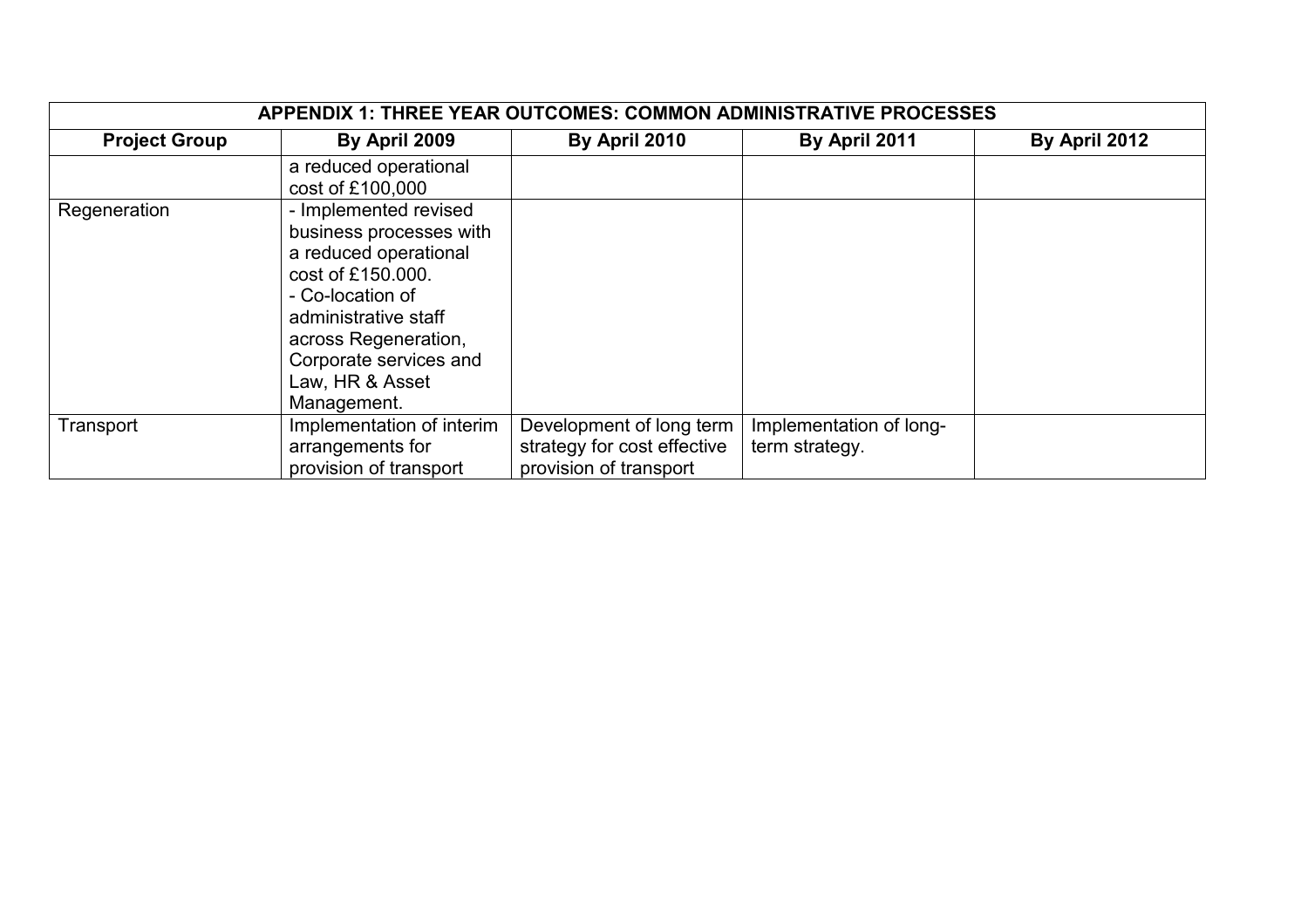| APPENDIX 1: THREE YEAR OUTCOMES: CUSTOMER ACCESS STRATEGY     |                                                                                                                                                                                                                 |                                                                                                                                                                                                                                                                                                                     |                                                                                                                                                                                                                 |                       |  |
|---------------------------------------------------------------|-----------------------------------------------------------------------------------------------------------------------------------------------------------------------------------------------------------------|---------------------------------------------------------------------------------------------------------------------------------------------------------------------------------------------------------------------------------------------------------------------------------------------------------------------|-----------------------------------------------------------------------------------------------------------------------------------------------------------------------------------------------------------------|-----------------------|--|
| <b>Project Group</b>                                          | By April 2009                                                                                                                                                                                                   | By April 2010                                                                                                                                                                                                                                                                                                       | By April 2011                                                                                                                                                                                                   | By April 2012         |  |
| Streetscene                                                   | (Services such as<br>Abandoned vehicles and<br>exchange bins use a<br>system whose support<br>licences will expire May<br>09.<br>Move those services<br>affected over to the Wirral<br>Service Delivery System. | <b>Remaining Streetscene</b><br>services will be using<br><b>Wirral's Service Delivery</b><br>System. Such disabled<br>parking bay applications,<br>requests for road safety<br>actions.<br>Pilot the passing of<br>incidents of refuse<br>collection failure<br>electronically to the waste<br>contractor (Biffa). | Extend the range of<br>electronic exchange of<br>data with the waste<br>contractor and the Wirral<br>Service Delivery System.<br>This will enable call<br>agents to see the<br>response to service<br>requests. | Complete the project. |  |
| Licensing & Permits                                           | Initial range of processes<br>will be scoped and focus<br>on those in Technical<br>Services.                                                                                                                    | <b>Technical Services</b><br>licences and permits<br>implemented.<br>Regeneration cross-<br>departmental licenses<br>and permits scoped, and<br>implemented.                                                                                                                                                        | Review and implement<br>remaining licences and<br>permits where<br>practicable.                                                                                                                                 |                       |  |
| <b>Registration functions</b><br>and corporate booking        |                                                                                                                                                                                                                 | Complete scope and<br>begin implementation<br>initially for births, deaths<br>and marriages.                                                                                                                                                                                                                        | Project extended to other<br>identified services.                                                                                                                                                               |                       |  |
| Welfare visiting and<br>provision of out of hours<br>services |                                                                                                                                                                                                                 |                                                                                                                                                                                                                                                                                                                     | Complete scope to<br>rationalise and introduce<br>efficiencies to welfare<br>visiting and out of ours                                                                                                           | Project completed.    |  |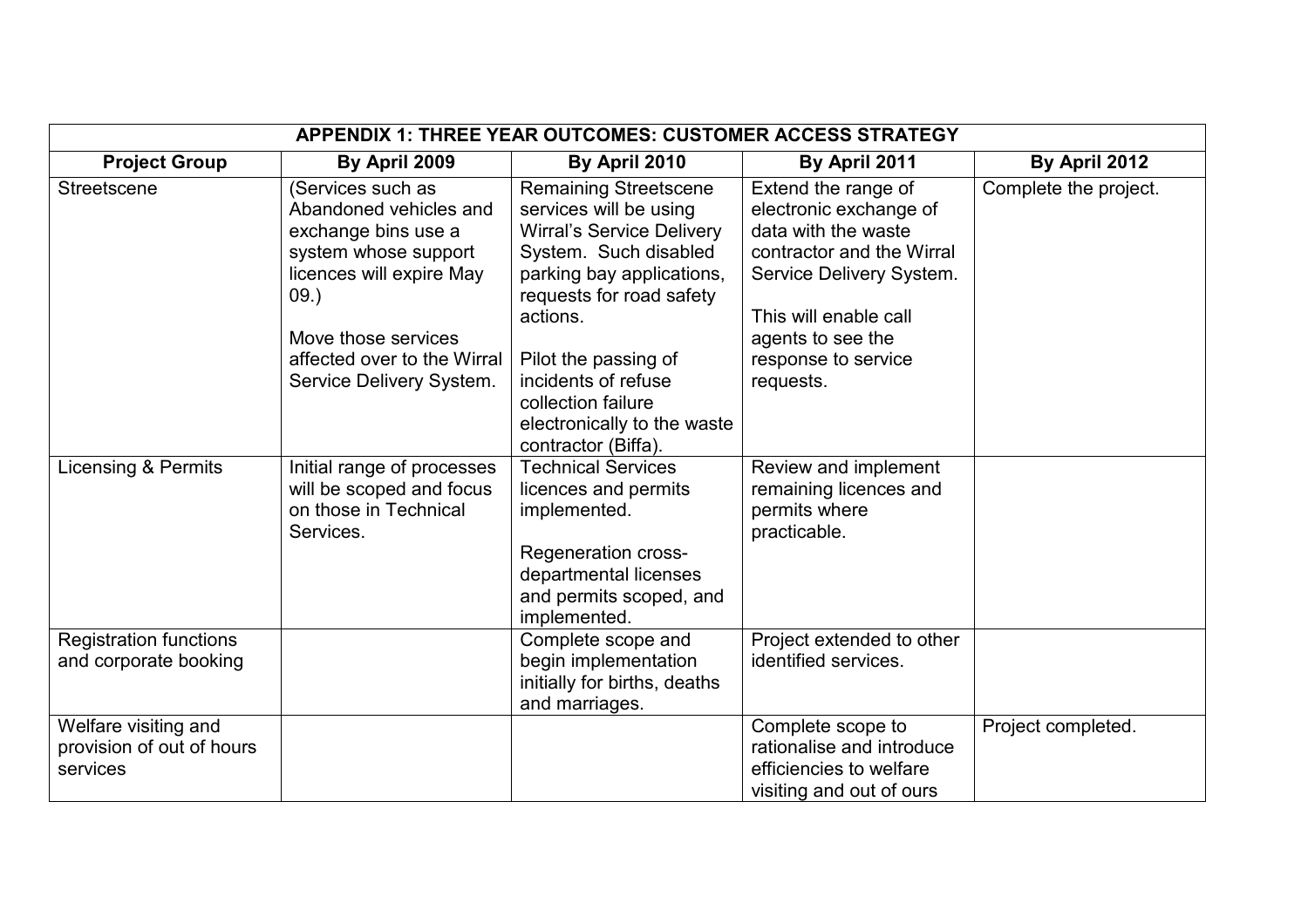| <b>APPENDIX 1: THREE YEAR OUTCOMES: CUSTOMER ACCESS STRATEGY</b>                                                                                                                               |                                                                                                     |                                                        |                                                                    |               |
|------------------------------------------------------------------------------------------------------------------------------------------------------------------------------------------------|-----------------------------------------------------------------------------------------------------|--------------------------------------------------------|--------------------------------------------------------------------|---------------|
| <b>Project Group</b>                                                                                                                                                                           | By April 2009                                                                                       | By April 2010                                          | By April 2011                                                      | By April 2012 |
|                                                                                                                                                                                                |                                                                                                     |                                                        | service.                                                           |               |
| Use of reminder text<br>messages to confirm<br>service times and<br>appointments. (To reduce<br>the current cost of failed<br>services deliveries, e.g.,<br>Bulky collection at £15 a<br>time) | Agree implementation<br>plan with appointed<br>supplier and roll out to<br>initial services.        | Roll out to Bulky<br><b>Collections, Pest Control.</b> | Continue roll out to<br>corporate booking<br>services and similar. |               |
| Use of responsive text<br>messages for the public<br>to make reports to the<br><b>Council (Examples</b><br>Benefits Fraud, Youth<br>Parliaments, Register for<br>Tourist events)               | Agree implementation<br>plan with appointed<br>supplier and roll out to<br>initial services.        | Continue roll out.                                     |                                                                    |               |
| Mobile working for Pest<br>Control                                                                                                                                                             | Complete scoping<br>exercise.                                                                       | Mobile solution<br>implemented for Pest<br>Control.    |                                                                    |               |
| <b>Central Advice and Duty</b><br>Team (CADT)                                                                                                                                                  | Agree role and function of<br><b>CADT</b> and frontline<br>service provision with<br>DASS and CYPD. | Proposals implemented.                                 |                                                                    |               |
| Aids and Adaptations<br>service                                                                                                                                                                | Establish the project<br>scope and potential<br>improvements.                                       | Proposals implemented.                                 |                                                                    |               |
| <b>Homeless People</b><br>Services (Enquiry and<br>information)                                                                                                                                | Complete scoping<br>exercise with partners<br>and implement initial<br>process changes.             | Complete project                                       |                                                                    |               |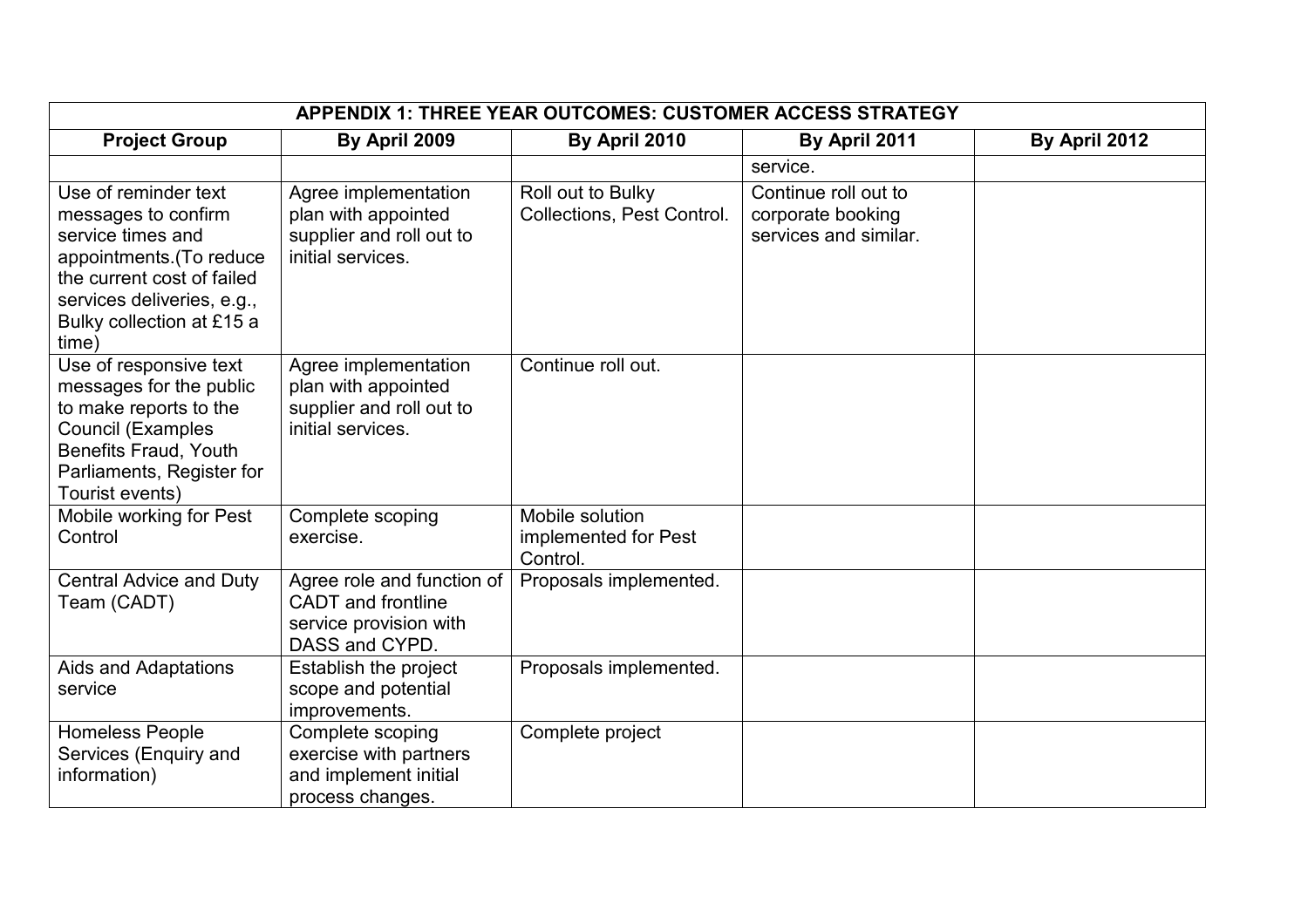|                                                                                                             | APPENDIX 1: THREE YEAR OUTCOMES: ICT STRATEGIC TECHNOLOGICAL DEVELOPMENTS   |                                                                                                                                                                                                                                                                                   |                                     |               |  |  |
|-------------------------------------------------------------------------------------------------------------|-----------------------------------------------------------------------------|-----------------------------------------------------------------------------------------------------------------------------------------------------------------------------------------------------------------------------------------------------------------------------------|-------------------------------------|---------------|--|--|
| <b>Project Group</b>                                                                                        | By April 2009                                                               | By April 2010                                                                                                                                                                                                                                                                     | By April 2011                       | By April 2012 |  |  |
| <b>Efficient and secure</b><br>exchange of information<br>within the public sector.<br>(Government Connect) | Identify members of<br>Council requiring secure<br>exchange of information. | -Implement secure email.<br>- Support the continued<br>delivery of revenue and<br>benefit system by<br>provision of secure route<br>between Council and<br>DWP.<br>- Enable In and out of<br>Work project to be<br>implemented.<br>- Enable exchange of<br>encrypted information. |                                     |               |  |  |
| Oracle release 12                                                                                           | Oracle maintenance<br>programme to be<br>documented and agreed              | Oracle 12 upgrade<br>completed.                                                                                                                                                                                                                                                   | Maintenance programme<br>delivered. |               |  |  |
| <b>Wirral Service Delivery</b><br>system                                                                    | Evaluate future<br>requirements and agreed<br>a development plan.           | Implement plan.                                                                                                                                                                                                                                                                   |                                     |               |  |  |
| <b>Business continuity</b>                                                                                  | Review requirements                                                         | Implement agreed<br>solution                                                                                                                                                                                                                                                      |                                     |               |  |  |
| Remote support.                                                                                             | Continue implementation                                                     | Complete implementation                                                                                                                                                                                                                                                           |                                     |               |  |  |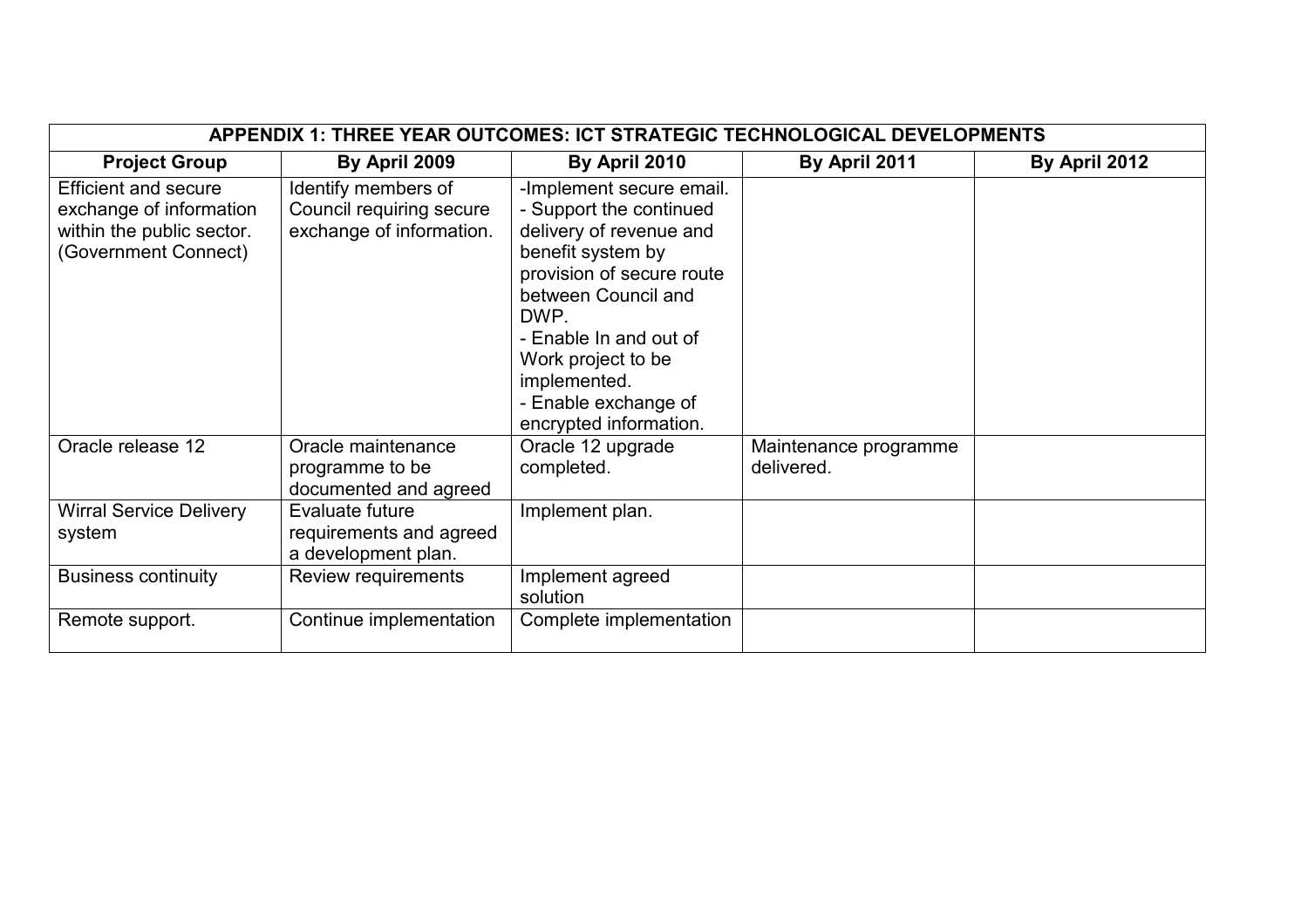| APPENDIX 1: THREE YEAR OUTCOMES: ICT STRATEGIC TECHNOLOGICAL DEVELOPMENTS                                                                                                                                                                                                    |                                                                       |                                                                                                                                                                                           |                                   |               |  |  |  |
|------------------------------------------------------------------------------------------------------------------------------------------------------------------------------------------------------------------------------------------------------------------------------|-----------------------------------------------------------------------|-------------------------------------------------------------------------------------------------------------------------------------------------------------------------------------------|-----------------------------------|---------------|--|--|--|
| <b>Project Group</b>                                                                                                                                                                                                                                                         | By April 2009                                                         | By April 2010                                                                                                                                                                             | By April 2011                     | By April 2012 |  |  |  |
| <b>Corporate Network:</b><br>Provision of network<br>equipment and services.<br>Presently supplied by BT.<br>This project will also<br>respond to the Council's<br>requirement for agile<br>working, intranet,<br><b>Government Connect.</b><br>telephony, WiFi and<br>CCTV. | Identify requirement and<br>process for acquisition.                  | Implement and review.                                                                                                                                                                     |                                   |               |  |  |  |
| <b>Council Information</b><br>Security - Firewalls -<br>Authentication (internal) -<br>Authentication (external)<br>- Intrusion<br>detection/prevention                                                                                                                      | Identify requirements to<br>meet standards required<br>of the Council | Implement and manage<br>revised standard.                                                                                                                                                 |                                   |               |  |  |  |
| Major review of storage<br>and computing power                                                                                                                                                                                                                               | Go to tender                                                          | Contract in place by June<br>2009. Completed for 3 or<br>5 years depending on<br>tender outcomes.                                                                                         |                                   |               |  |  |  |
| Virtualisation. To reduce<br>the number of the central<br>servers saving licence,<br>hardware and power<br>consumption costs.                                                                                                                                                | Initial test services to be<br>implemented and proven.                | Live services to be<br>implemented. Savings by<br>reducing hardware<br>maintenance on 6-10<br>smaller servers and less<br>power consumption due<br>to these servers being<br>closed down. | Power and maintenance<br>savings. |               |  |  |  |